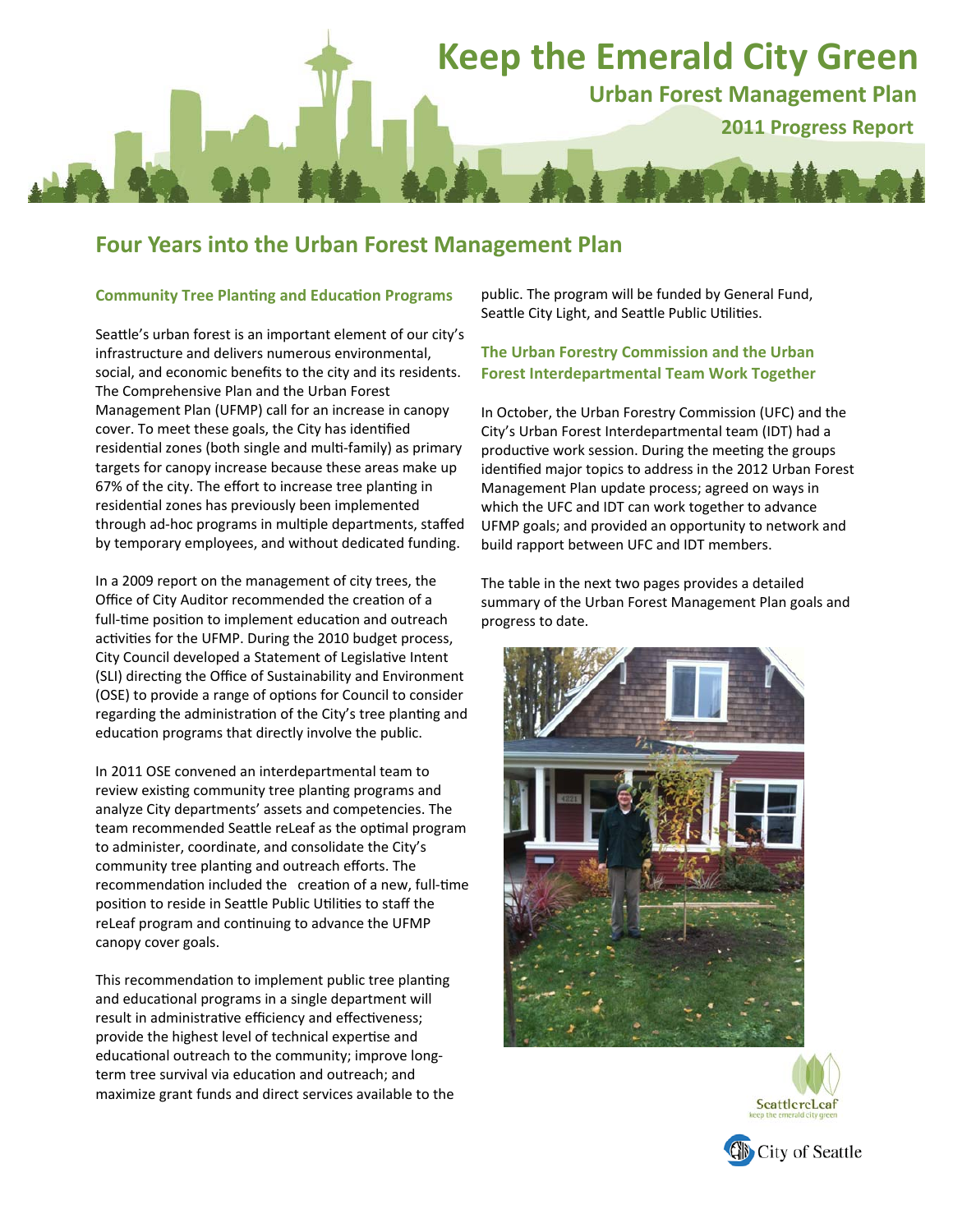# **SeaƩle Urban Forest Management Plan 2011 Progress Report**

| Goal                                                      | Objective<br>(Lead Department)                                                                                                                                                                                                  | <b>Accomplishments</b>                                                                                                                                                                                                             |
|-----------------------------------------------------------|---------------------------------------------------------------------------------------------------------------------------------------------------------------------------------------------------------------------------------|------------------------------------------------------------------------------------------------------------------------------------------------------------------------------------------------------------------------------------|
|                                                           | <b>TREE RESOURCE</b>                                                                                                                                                                                                            |                                                                                                                                                                                                                                    |
| <b>Manage trees to</b><br>promote health and<br>longevity | Continue restoration on 590 acres of forested<br>parkland. Begin restoration on an additional 80<br>acres (Parks)                                                                                                               | 112 new acres added to restoration, 320 acres<br>maintained through contractors and 709 volunteer<br>events                                                                                                                        |
|                                                           | Maintain trees on developed parkland on an<br>18-year cycle. 2,000 trees/year maintained. Inspect<br>500 trees for risk (Parks)                                                                                                 | Maintained 1,800 trees (below target due to budg-<br>et cuts) and inspected 400 trees                                                                                                                                              |
|                                                           | Maintain Seattle Department of Transportation-<br>managed trees on a 14-year cycle. 3,000 trees/year<br>maintained with Bridging the Gap levy (SDOT)                                                                            | Pruned 3,369 trees as part of the Bridging Gap levy<br>goals                                                                                                                                                                       |
|                                                           | Prune trees away from power lines along 600 miles<br>of electrical distribution for safety and reliability<br>(SCL)                                                                                                             | Pruned 605 miles of electrical distribution lines for<br>safety and reliability                                                                                                                                                    |
| <b>Increase canopy cover</b>                              | Trees planted and maintained by the City:                                                                                                                                                                                       |                                                                                                                                                                                                                                    |
| and environmental ben-<br>efits                           | Department of Parks and Recreation<br>Plant 400 trees in developed parks<br>$\bullet$<br>Meet 2 for 1 tree replacement policy<br>$\bullet$                                                                                      | Planted 581 trees and removed 350 trees<br>2 for 1 tree replacement policy not met                                                                                                                                                 |
|                                                           | Department of Transportation<br>Plant 800 street trees with Bridging the Gap<br>levy funding<br>Plant trees as component of capital projects<br>and preserve and protect existing trees<br>Meet 2 for 1 tree replacement policy | Planted 816 street trees as part of Bridging the<br>Gap; planted 131 trees as part of capital projects;<br>and removed 120 trees<br>Exceeded 2 for 1 tree replacement policy                                                       |
|                                                           | Seattle Center<br>Replace trees removed at the Theater<br>Commons and new projects on campus<br>Complete final portion of 2007-08 tree re-<br>$\bullet$<br>placement plan<br>Meet 2 for 1 tree replacement policy               | Planted 12 trees in Nob Hill project; removed 24<br>trees (18 in Chihuly Garden and Glass project, 4 in<br>Nob Hill, and two on Reader Board). Planting of 36<br>trees to fulfill 2 for 1 policy will take place in 2012           |
|                                                           | Trees planted and maintained by residents:<br>Seattle City Light<br>Assist community members to plant 200<br>trees through the Urban Tree Replacement<br>Program (UTRP)<br>Meet 2 for 1 tree replacement policy                 | Planted 94 trees as part of Urban Tree Replace-<br>ment program and 375 as part of Trees for Neigh-<br>borhoods program. Removed 240 trees, 53 of<br>which were hazard trees. 2 for 1 tree replacement<br>policy short by 11 trees |
|                                                           | Office of Sustainability and Environment<br>Assist community members in areas with<br>low canopy cover to plant and care for 800<br>trees through the Trees for Neighborhoods<br>program                                        | Planted 1,000 trees with 333 people (375 trees<br>were funded by Seattle City Light and 525 trees<br>were funded by Seattle Public Utilities).                                                                                     |
|                                                           | City-wide tree planting total: 2,634<br>City-wide tree removals total:                                                                                                                                                          | 734<br>Net gain (loss): 1,900 (Citywide 2 for 1 policy met)                                                                                                                                                                        |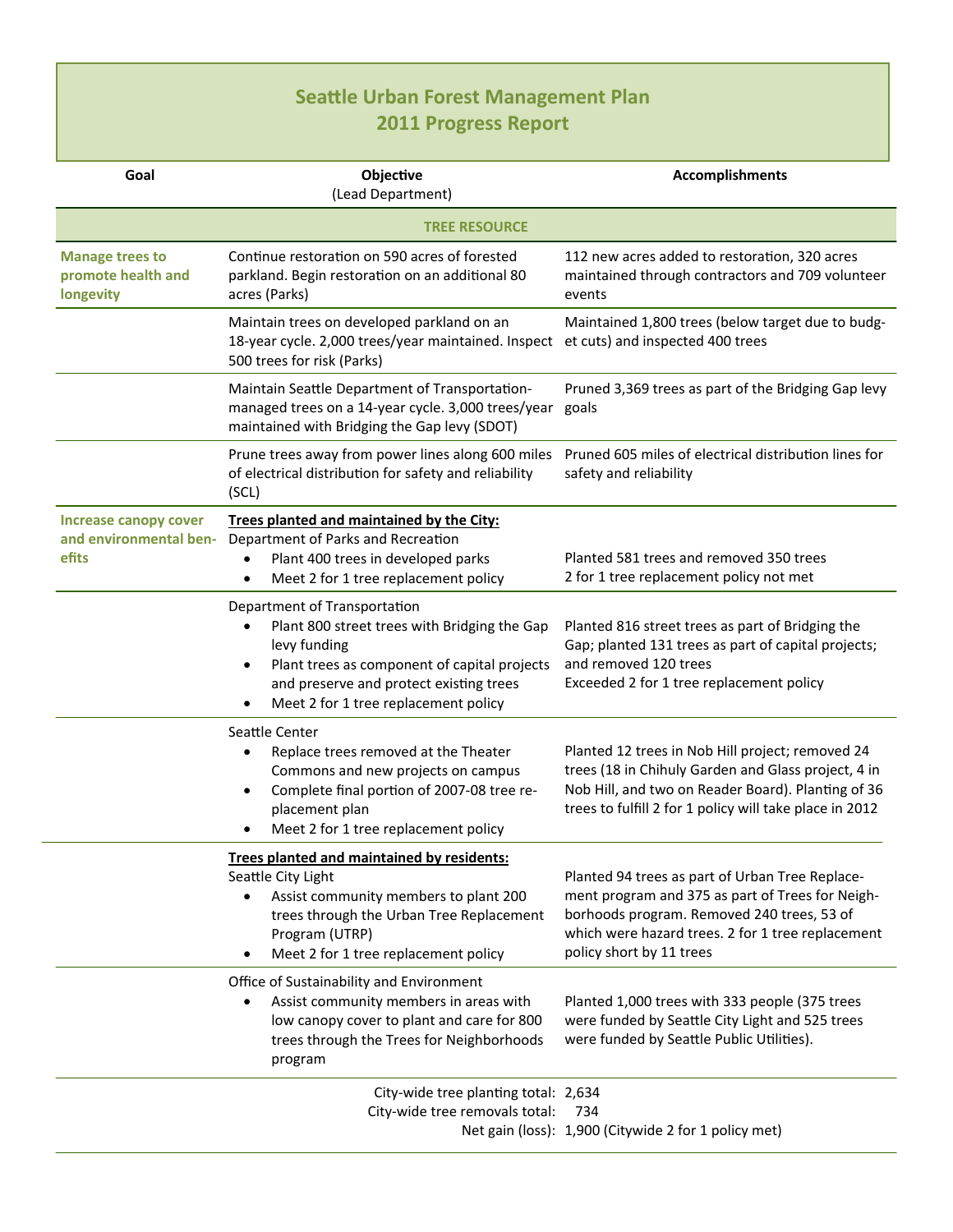**Goal Company Objective** 

| (Lead Department)                                                                                        |                                                                                                                                                                                                                                                                                                                                                                                                                                                  |                                                                                                                                                                                                                                                                                                                                                                                                                                                                                       |  |
|----------------------------------------------------------------------------------------------------------|--------------------------------------------------------------------------------------------------------------------------------------------------------------------------------------------------------------------------------------------------------------------------------------------------------------------------------------------------------------------------------------------------------------------------------------------------|---------------------------------------------------------------------------------------------------------------------------------------------------------------------------------------------------------------------------------------------------------------------------------------------------------------------------------------------------------------------------------------------------------------------------------------------------------------------------------------|--|
| <b>MANAGEMENT FRAMEWORK</b>                                                                              |                                                                                                                                                                                                                                                                                                                                                                                                                                                  |                                                                                                                                                                                                                                                                                                                                                                                                                                                                                       |  |
| <b>Improve management of</b><br>trees on private property<br>and ROW through<br>incentives & regulations | Right-of-Way:<br>Adopt updated street tree codes to strengthen<br>reg-<br>ulations related to maintenance of privately<br>main-<br>tained trees in the right-of-way. (SDOT)                                                                                                                                                                                                                                                                      | Revised draft street tree ordinance, briefed the Mayor,<br>and began public comment process.                                                                                                                                                                                                                                                                                                                                                                                          |  |
|                                                                                                          | Private Property:<br>Adopt permanent tree protection regulatory framework<br>for private property during and outside of development.<br>(DPD)                                                                                                                                                                                                                                                                                                    | Major and Council decided to resume work on this issue<br>in 2012.                                                                                                                                                                                                                                                                                                                                                                                                                    |  |
| <b>Track Urban Forest</b><br><b>Management Plan</b><br>Implementation                                    | Monitor Urban Forest Management Plan performance<br>and issue an annual report. (OSE)                                                                                                                                                                                                                                                                                                                                                            | UFMP is on track. OSE issued UFMP Progress Report.<br>Staff will update the UFMP next year.                                                                                                                                                                                                                                                                                                                                                                                           |  |
| <b>Implement resource</b><br>management tools                                                            | Complete i-Tree survey of all plots, analyze, and publicize Data gathered. Report expected in March 2012.<br>report (OSE)                                                                                                                                                                                                                                                                                                                        |                                                                                                                                                                                                                                                                                                                                                                                                                                                                                       |  |
|                                                                                                          | Develop citywide tree care metrics and reports on the<br>long-term impacts on trees. (SDOT)                                                                                                                                                                                                                                                                                                                                                      | SDOT established and achieved goal of pruning 2,000<br>trees proactively for health and vigor.                                                                                                                                                                                                                                                                                                                                                                                        |  |
|                                                                                                          | Integrate Tree Crew work into Parks work load<br>management system. (Parks)                                                                                                                                                                                                                                                                                                                                                                      | Tree crews began integration of work metrics.                                                                                                                                                                                                                                                                                                                                                                                                                                         |  |
|                                                                                                          | Assess vegetation management at City Light to identify<br>opportunities to improve tree management; continue to<br>coordinate on annual revisions to street tree list; update<br>ROW vegetation management plan. (SCL/SDOT)                                                                                                                                                                                                                      | SDOT/SCL reached agreement on appropriate trees to<br>plant under power lines; updated street tree list to<br>ensure appropriate tree planting under power lines; and<br>updated Vegetation Management Plan.                                                                                                                                                                                                                                                                          |  |
| <b>Facilitate inter-</b><br>departmental cooperation                                                     | Convene Urban Forest interdepartmental team monthly.<br>(OSE)                                                                                                                                                                                                                                                                                                                                                                                    | Urban Forest IDT met monthly.                                                                                                                                                                                                                                                                                                                                                                                                                                                         |  |
|                                                                                                          | Identify opportunities for better coordination and<br>efficiencies in managing ROW trees. (SDOT/SCL)                                                                                                                                                                                                                                                                                                                                             | SDOT/SCL staff met monthly to discuss and resolve issues<br>and coordinate management.                                                                                                                                                                                                                                                                                                                                                                                                |  |
| <b>COMMUNITY FRAMEWORK</b>                                                                               |                                                                                                                                                                                                                                                                                                                                                                                                                                                  |                                                                                                                                                                                                                                                                                                                                                                                                                                                                                       |  |
| <b>Enhance awareness of the</b><br>urban forest as a<br>community resource                               | Support community awareness and engagement<br>foundation necessary to meet canopy goal (reLeaf - OSE)<br>Develop collaborative strategy with non-profit partners<br>to increase community awareness of the value of trees<br>and proper tree planting and care (OSE/Parks/SDOT)                                                                                                                                                                  | reLeaf: Managed reLeaf website; produced outreach and<br>education materials; staffed Ask the Expert on website.<br>Urban Orchards: secured grant funding, recruited 30<br>volunteers to maintain existing fruit trees in 5 orchards.<br>Tree Ambassador: Recruited 20 Tree Ambassadors in<br>seven neighborhoods. Produced neighborhood plans and<br>began implementing projects.                                                                                                    |  |
|                                                                                                          | Develop an urban forest curriculum to raise awareness of<br>school children of the benefits of trees (Parks)                                                                                                                                                                                                                                                                                                                                     | Supported 28,000 hours of youth volunteerism and held<br>one GSP K-12 program.                                                                                                                                                                                                                                                                                                                                                                                                        |  |
| <b>Increase community</b><br>engagement in urban<br>forest management                                    | • Recruit and manage 95,000 hours of volunteer sup-<br>port through the Green Seattle Partnership.<br>• Support over 20,000 hours of youth employment pro-<br>grams to work at restoration sites.<br>• Create paid youth crews internal to Parks.<br>• Provide K-12 program to 15 schools.<br>• Expand Forest Steward community restoration leader<br>program.<br>• Hold two 7-session training programs and increase<br>training scope. (Parks) | Gathered 68,000 volunteer hours at 720 volunteer<br>events across the city; supported 23,000 hours of youth<br>employment at restoration sites; developed two youth<br>green teams with non-profit partners; developed a youth<br>employment program in partnership with Goodwill; add-<br>ed 20 leaders to Forest Stewards leader program; and<br>held 15 Forest Stewards trainings with expansion into<br>monitoring protocols as well as new forest<br>certifica-<br>tion program. |  |
|                                                                                                          | Staff the Urban Forest Commission. (OSE)                                                                                                                                                                                                                                                                                                                                                                                                         | Staffed Urban Forestry Commission.                                                                                                                                                                                                                                                                                                                                                                                                                                                    |  |
|                                                                                                          | Support neighborhood groups applying for grants to<br>plant trees or install landscapes. Develop program to<br>include volunteers in tree planting activities during Arbor<br>Day (SDOT)                                                                                                                                                                                                                                                         | Supported neighborhood groups applying for grants.<br>Partnered with non-profit "Earth Gay" and 50 volunteers<br>to conduct cleanup of SE section of Lake Union shoreline<br>as part of Arbor Day.                                                                                                                                                                                                                                                                                    |  |